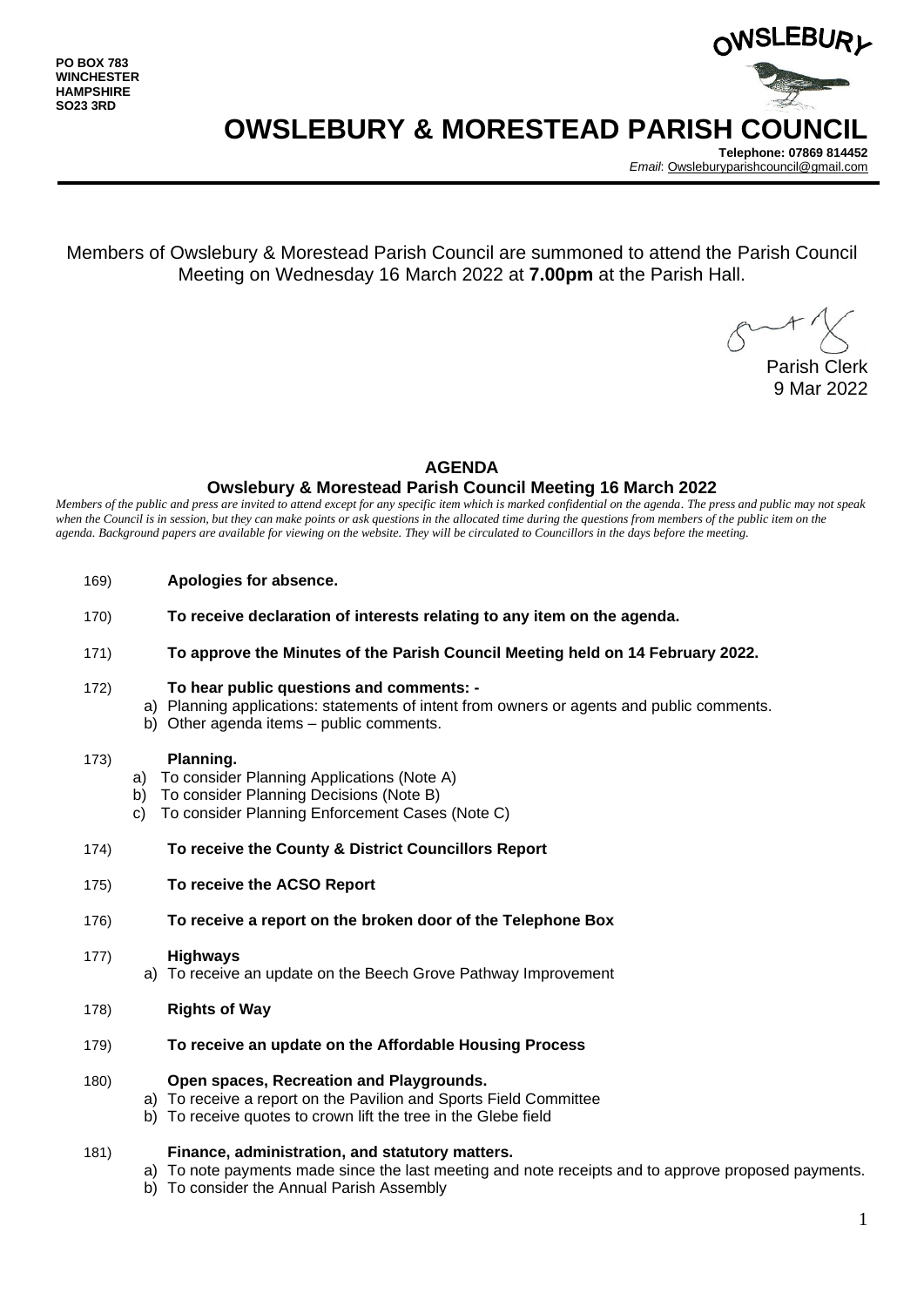

# **OWSLEBURY & MORESTEAD PARISH COUNCIL**

**Telephone: 07869 814452** *Email*[: Owsleburyparishcouncil@gmail.com](mailto:Owsleburyparishcouncil@gmail.com)

- c) To consider the upcoming Elections
- d) To consider a Grant to Morestead Church
- e) To review the Glebe Field Terms & Conditions
- f) To review the Sports Ground Terms & Conditions
- $g$ ) To receive and comment on the 'Review of Parliamentary Constituencies 2023 Boundary Commission for England Consultation'
- h) To receive and note the Local Plan Housing Growth for Winchester City Council

## 182) **Information exchange and Agenda items for next meeting.**

183) **To agree a date of the next council meeting**